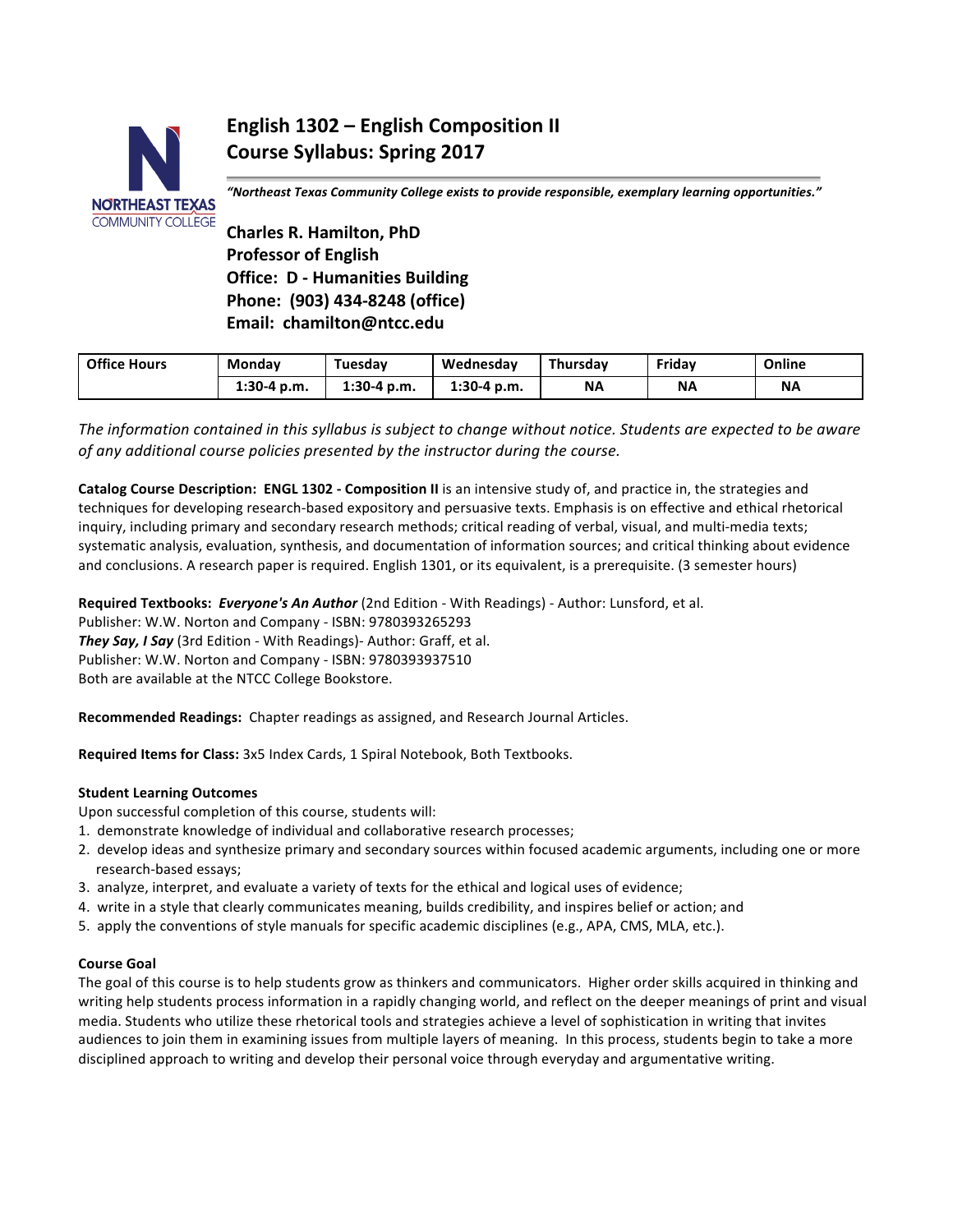### **Class Expectations and Responses to Reading Assignments**

Class participation is an important expectation of this course. Students are expected to actively participate in discussions that take place in class. Rubrics for *Class Participation, Essay Evaluation, Class Presentations, and the Research Essay* are located on the class Blackboard homepage. Talking Points are part of your responses to assigned readings—questions or statements you develop as you read. These talking points are used to generate class discussion, help you add your viewpoints to the discussion. 

# **WRITING ASSIGNMENTS**

Please follow the instructions below when writing your formal papers. During the semester, students are required to complete ten (10) scholarly, academic, *Research Journal* entries and one scholarly, academic, *Research Essay* writing assignment. Weekly in-class writing assignments are also required, and are part of your final grade.

# *Out of Class Papers*

- 1. Out-of-class writing assignments *must be typed in APA or MLA format* (see chapters 27 & 28 in Lunsford).
- 2. Use font size of 12 pt. and double-space.
- 3. Research Journal assignments are usually two-three paragraphs in length (250-350 words). Please see the examples on the home page.
- 4. Pay attention to spelling, grammar, word choice, syntax, and punctuation. (Use spell-check and grammar-check.)
- 5. Due dates for all assignments are noted in the Tentative Course Schedule in this syllabus, and the assignment icon on the Blackboard Homepage for this class.
- 6. Submit Research Journal entries and revisions electronically to your instructor via Blackboard. You must save your essays as Microsoft Word (.doc or .docx) format documents so that I can open, read, and comment on your essays. Papers not submitted by the deadline, or in any other format than Microsoft Word, will not be graded.
- 7. Graded papers will be returned within two weeks of receipt. Your essays will be graded holistically based on the essay-scoring rubric.
- 8. Late papers are only accepted at the instructor's discretion, and will not receive full credit. Emergency situations will be handled on an individual basis, and only under dire circumstances.
- 9. If you receive a grade you would like to improve, simply revise your paper an re-submit it through the same assignment icon. You may do this as many times as you like to improve your grade and your writing skill. At the end of the course the highest grade will be applied to your final average. Revised RJs are due one week after you receive your graded paper (7 days from the date returned) or they *may not* be accepted.

# *In-class Papers*

These weekly writings follow the accepted model for research in upper-level classes across disciplines, and are used in this class to prepare you for future studies.

- 1. Written responses to readings from *They Say, I Say,* scholarly articles, and class discussions will make up weekly Research Journal rough drafts.
- 2. Discussions will be held on day-one of each week, followed, on day-two by in-class writing of a Research Journal. You are required to bring your scholarly article to class the second day.
- 3. After your rough draft is complete to your satisfaction, and typed in MLA style and MS Word format, upload it through the appropriate assignment icon on the Blackboard home page.
- 4. During the final weeks of the course, these Research Journal entries will be compiled into one extended research paper, with the addition of a Title, and Introduction, a Thesis Statement, a Conclusion, and a Works Cited page.

# **REQUIREMENTS FOR THE RESEARCH PAPER**

1. A research paper (including a Works Cited page) is required in order to pass this class. The paper has no set number of pages, but should include excerpts from all your Research Journals, and should be typed in APA or MLA format, and submitted online during the last week of the semester. See Chapters 19-37 in our text (Lunsford), or the Online Writing Lab (OWL) at Purdue University for examples. A link is provided for the OWL on our Blackboard Homepage. We will concentrate our efforts on assembling the final draft of the paper during the last four (4) weeks of the semester. You cannot pass this course without the research paper.

2. You should have at least eight (8) outside sources on your Works Cited page, and included in in-text citations.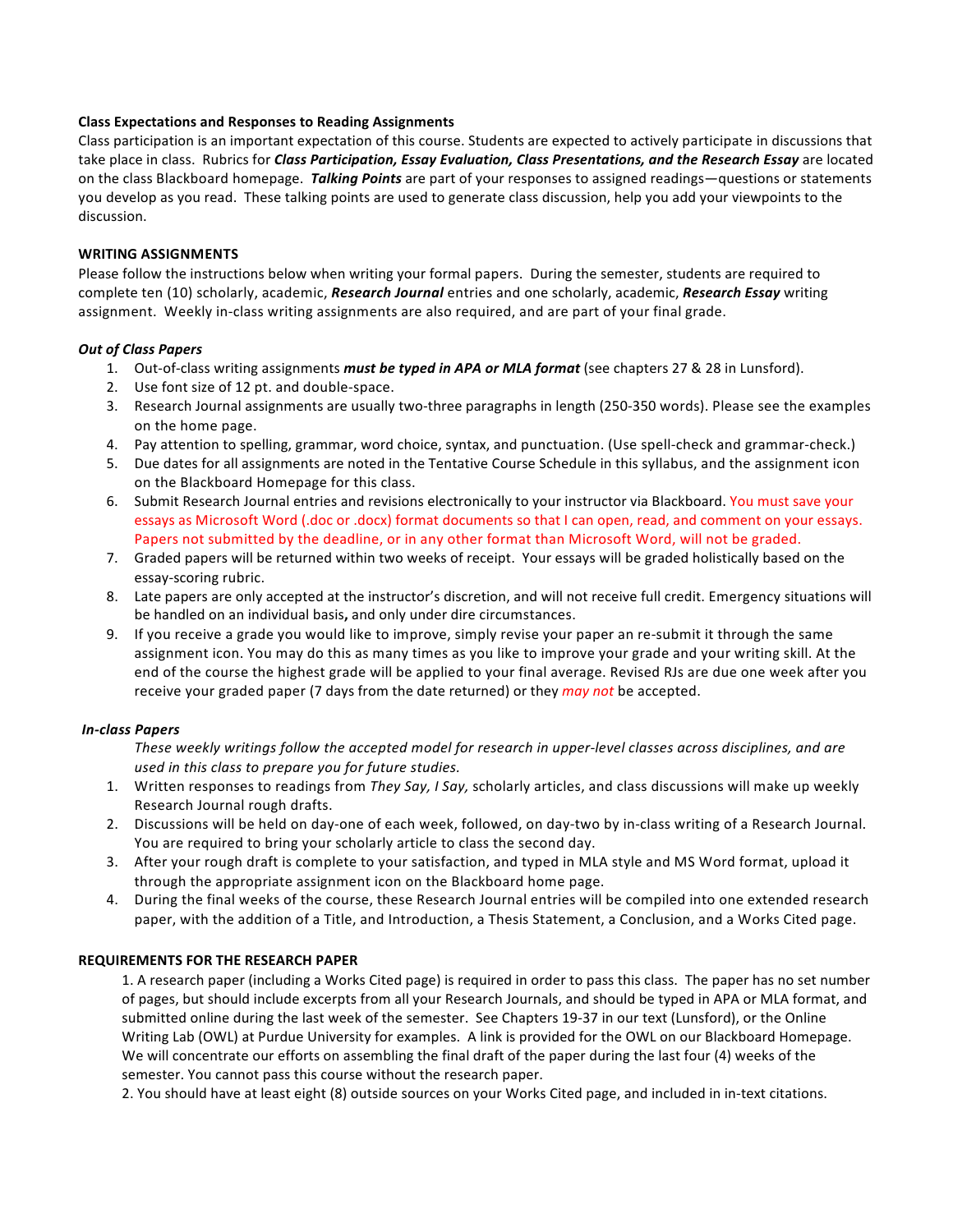3. During Week 2 the class will choose research topics from the They Say, I Say text before beginning research.

4. Although you may not have finished the final draft of your research paper by Week 14, presentations of your papers will begin that week. You do not have to have your paper finished at the time of presentation, and you do not have to turn anything in with the presentation. You will be graded separately, according to the Presentation Rubric located on the class Blackboard Homepage.

The length of the presentation should be between 5 & 10 minutes and should follow this format:

- A power-point presentation beginning with a title slide that includes the title of your paper and your name.
- Slide 2 states the title of your argument, the reasoning behind your research, and your conclusions.
- Slide 3 begins with a summary of the points from your research journal findings.
- After summarizing list the results of your research journal analysis;
- State your final conclusions and possible solutions. (The End)
- Do not read from slides, simply use them for an outline, and discuss your findings.
- 5. There will be time, during weeks 13 & 14, to review your rough draft, in hard copy, in class.

6. After this review you will complete your Research Paper and turn it in by the end of the last regular class day - 5/4 -(before finals week). Please email me with questions you may have during your research and the writing of your rough draft. Carefully check your sources for credibility and quality. Although you should keep your direct quotes to a minimum, be aware of the definition of plagiarism when quoting information from sources. Be sure you adhere to APA or MLA guidelines for research papers. Use the information in Chapters 27 & 28, and/or the OWL of Purdue University located on our class homepage for help with citing sources and formatting.

7. What is due, and how should each item be turned in?

- a. A presentation of your Research paper is due during the last three (3) weeks of the semester (before finals week).
- b. A fully formatted Research Paper should be turned in as an individual assignment item through the Safe-assignment icon, located on the class Homepage, no later than 11:59 pm, the last regular class day -(5/4). No late papers will be accepted - **NO EXCUSES!**

### **COURSE/ASSIGNMENTS GRADES**

Your assignments will fall within the following point values:

| <b>Project Presentation</b>                     | 100 Points  |
|-------------------------------------------------|-------------|
| Class Participation/Discussion                  | 200 Points  |
| In-class Writing/Written Responses              | 200 Points  |
| Eight (8) Research Journal Entries $\omega$ 100 | 800 Points  |
| Research Paper                                  | 200 Points  |
| Total                                           | 1500 Points |

### **COMPUTER REQUIRMENTS**

You must have access to a computer to take this course. A significant amount of the required work is to be done on computer. Your computer needs to have current Windows for PC or MAC OS X10.3 or higher. You will need Office 2003 or higher, and you will need broadband Internet access. You can check your operating system by right clicking on the My Computer icon on the home screen. You can check your word processing program by going to the Start icon on a PC and clicking on All Programs, or clicking on the Applications icon on a MAC. You will find your Microsoft Office program there. If you do not have access to a computer with the minimum computer requirements, I strongly suggest that you reconsider taking this course.

### **ATTENDANCE/WITHDRAWAL POLICY**

Students are expected to attend class regularly. It is class policy to assign a student a grade of F after five (5) absences. It is the responsibility of students who need to withdraw from the class to do so before the final withdrawal date posted by the college, or they will receive a grade of F.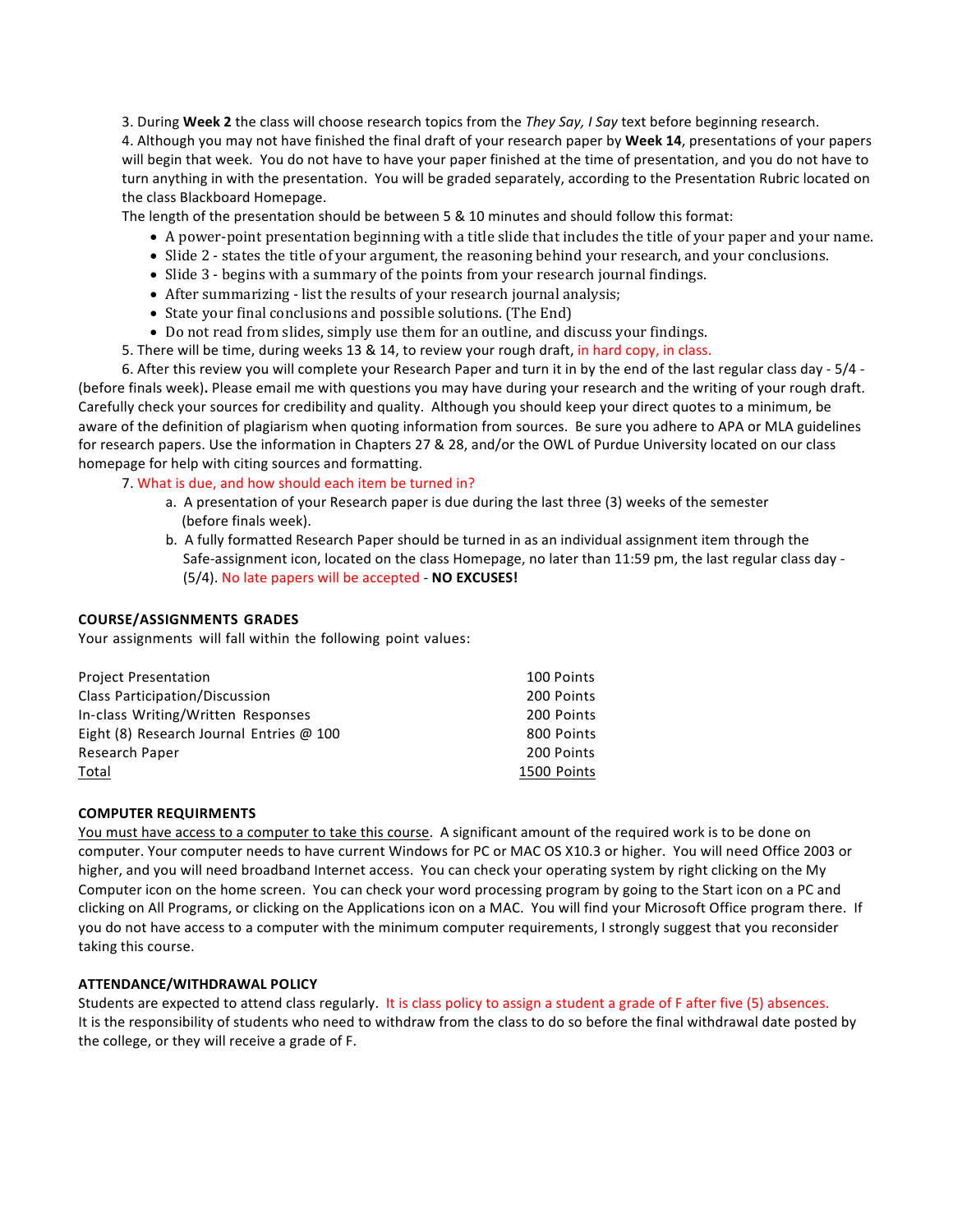### **Student Responsibilities/Expectations:**

1. Students are expected to come to class with the text, something to write on, and something to write with, or they will be asked to leave and counted absent for that class day.

2. There will be no texting or reading of texts during class. If you are expecting an emergency call please notify me in advance and put your phone on vibrate. Leave the room if you need to answer with text or talk. Students who do not follow this rule will be asked to leave class and will be counted absent that day.

3. If you are having trouble with your writing, please talk to me. I will be glad to help you. Tutors are also available.

### **Class Disruptions**

All students enrolled at the college shall follow the tenets of common decency and acceptable behavior conducive to a positive learning environment. Your attendance in this class requires that you participate as an adult. On that basis, there will be no talking while I am lecturing, or while another classmate is talking or presenting, and no texting, or social networking at any time. Disregard for this rule will result in you being asked to leave the class until further notice.

# **NTCC Academic Honesty Statement**

"Students are expected to complete course work in an honest manner, using their intellects and resources designated as allowable by the course instructor. Students are responsible for addressing questions about allowable resources with the course instructor. NTCC upholds the highest standards of academic integrity. This course will follow the NTCC Academic Honesty policy stated in the Student Handbook."

# **Academic Ethics**

All students are expected to engage in academic pursuits in a manner that is beyond reproach. Students are expected to maintain complete honesty and integrity in their academic pursuit. Academic dishonesty such as cheating, plagiarism, and collusion is unacceptable and may result in an F in the course. Refer to the student handbook for more information on this subject.

### **ADA Statement**

It is the policy of NTCC to provide reasonable accommodations for qualified individuals who are students with disabilities. This College will adhere to all applicable federal, state, and local laws, regulations, and guidelines with respect to providing reasonable accommodations as required to afford equal educational opportunity. It is the student's responsibility to arrange an appointment with a College counselor to obtain a Request for Accommodations form. For more information, please refer to the NTCC Catalog or Student Handbook.

# **Family Educational Rights and Privacy Act** (**FERPA**)

The Family Educational Rights and Privacy Act (FERPA) is a federal law that protects the privacy of student education records. The law applies to all schools that receive funds under an applicable program of the U.S. Department of Education. FERPA gives parents certain rights with respect to their children's educational records. These rights transfer to the student when he or she attends a school beyond the high school level. Students to whom the rights have transferred are considered "eligible students." In essence, a parent has no legal right to obtain information concerning the child's college records without the written consent of the student. In compliance with FERPA, information classified as "directory information" may be released to the general public without the written consent of the student unless the student makes a request in writing. Directory information is defined as: the student's name, permanent address and/or local address, telephone listing, dates of attendance, most recent previous education institution attended, other information including major, field of study, degrees, awards received, and participation in officially recognized activities/sports.

# **English 1302** *Tentative* **Class Schedule – Spring 2017**

# Week 1:  $1/17-21$

Day 1 - First Class Day/Syllabus/Expectations

Day 2 - Discuss Research Project/Choose Topics (Graff)/Research Journal Format/Entry process. For next week - Review Chapters 1-4 and 11-18 (Lunsford)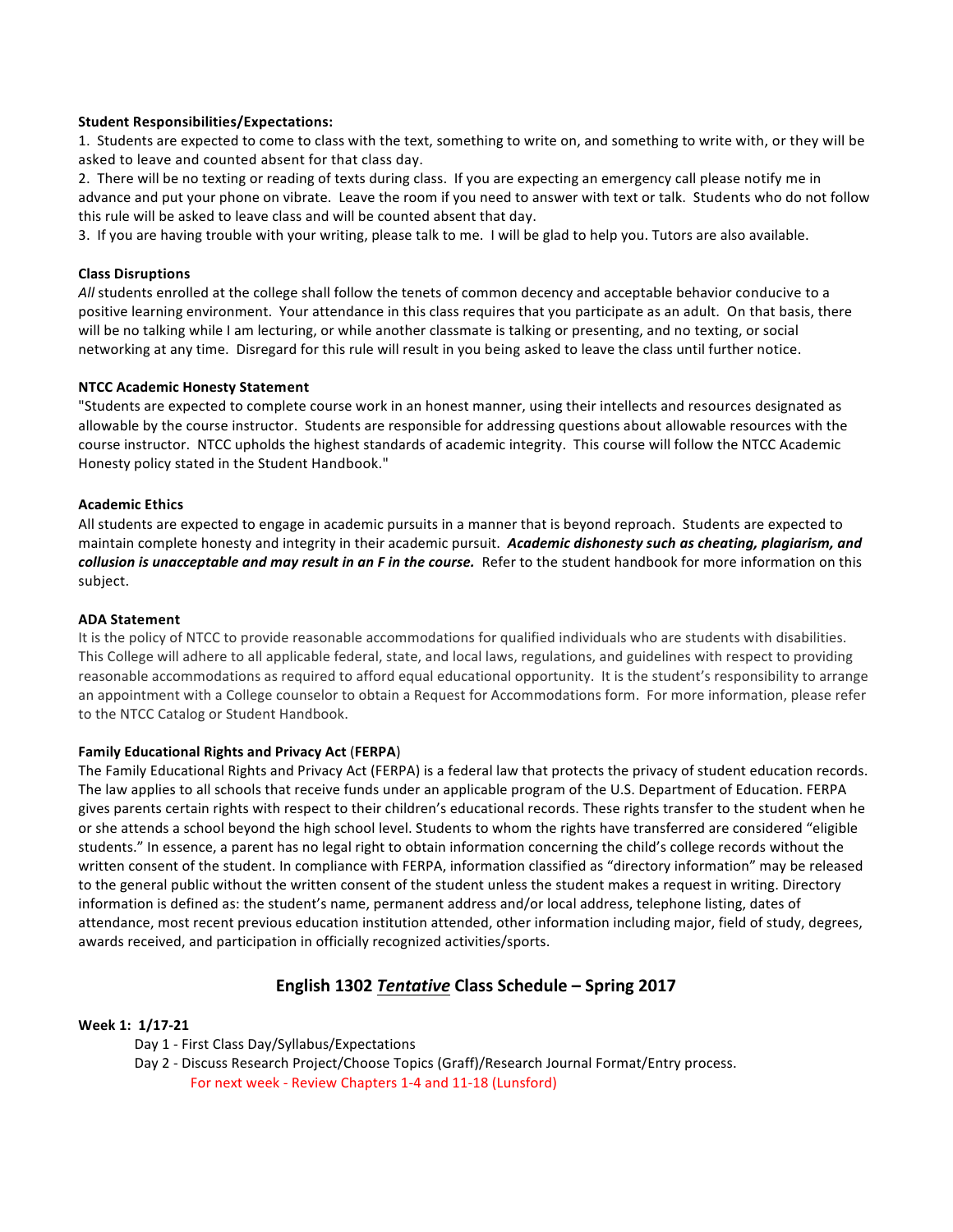# **Week 2: 1/22-28**

- Day 1 Discussion Chapter material/In Class Writing and Article to review (from me).
- Day 2 Examples MLA citation style/Summary & Analysis
	- For next week Read 1st article in Graff text, find outside comparison article in LRC Database, & Read Chapter 1 (Graff) & be prepared to discuss.

### **Week 3: 1/29-2/4**

- Day 1 Continue discussion of Chapter 1 (Graff), Small-Group discussion of articles.
- Day 2 - First RJ Article Due/Approval/Begin 1st Research Journal in Class - **RJ-1 Due 2/3** For next week – Read 2nd article (Graff) for discussion and find one comparison article and bring for 2nd outside article to review.

# **Week 4: 2/5-11**

- Day 1 Discussion of and responses to reading (Graff) /Small- Group discussions of articles
- Day 2 Second RJ Article Due/Approval/ Begin 2nd Research Journal In Class RJ-2 Due 2/10
	- For next week Read Chapter 2 (Graff) and 3rd article, and bring 3rd outside article to review.

### **Week 5: 2/12-18**

- Day 1 Discussion of Chapter 2 (Graff)/Small-Group discussion of text & online articles
- Day 2 Third RJ Article Due/Approval/ Begin 3rd Research Journal In Class RJ-3 Due 2/17
	- For next week Read 4th article (Graff) and bring written responses and 4th outside article to review.

### **Week 6: 2/19-25**

- Day 1 - Continue discussion of Chapter 2 (Graff) / Small- Group discussions of text and online articles
- Day 2 Fourth RJ Article Due/Approval/ Begin 4th Research Journal In Class RJ-4 Due 2/24
	- For next week Read Chapter 3 and 5th article (Graff), and 5th outside article to review.

### **Week 7: 2/26-3/4**

Day 1 - Discussion of Chapter 3 and responses to reading (Graff) / Small- Group discussions of articles

- Day 2 - Fifth RJ Article Due/Approval/ Begin 5th Research Journal In Class - **RJ-5 Due 3/3**
	- For next week Read 6th article (Graff) and 6th outside article to review.

### **Week 8: 3/5-11**

Day 1 - - Continue discussion of Chapter 3 (Graff) /Small- Group discussions of text and online articles

Day 2 - Sixth RJ Article Due/Approval/ Begin 6th Research Journal In Class - RJ-6 Due 3/10 For next week - Read Chapter 4 and 7th article (Graff) and 7th outside article to review.

# **Spring Break – March 12-18 -- No Classes**

### **Week 9: 3/19-25**

- Day 1 Discussion of Chapter 4 and responses to reading (Graff) /Small- Group discussions of articles
- Day 2 - Seventh RJ Article Due/Begin 7th Research Journal In Class - **RJ-7 Due 3/24**

For next week - Read and respond to article (Graff) and 8th RJ Article to review.

### **Week 10: 3/26-4/1**

- Day 1 Continue discussion of Chapter 4 (Graff) /Small- Group discussions of text and online articles
- Day 2 Eighth RJ Article Due/Begin 8th Research Journal in Class RJ-8 Due 3/31

Review Chapters 19 - 32 (Lunsford, et al.) as reference for research paper writing.

# **Week 11: 4/2-8**

- Day 1 Work on thesis/introduction/transition/conclusion/rough draft in class. Sign up for presentations.
- Day 2 Conferences in class & continue working on Rough Draft. No more RJ Revisions after 4/14.

### **Week 12: 4/9-15**

Day 1 & 2 Work on thesis/introduction/transition/conclusion/rough draft in class. Sign up for presentations. Conferences – Students will use this time (after conference) to finalize Rough Drafts in class. Presentations begin next week.